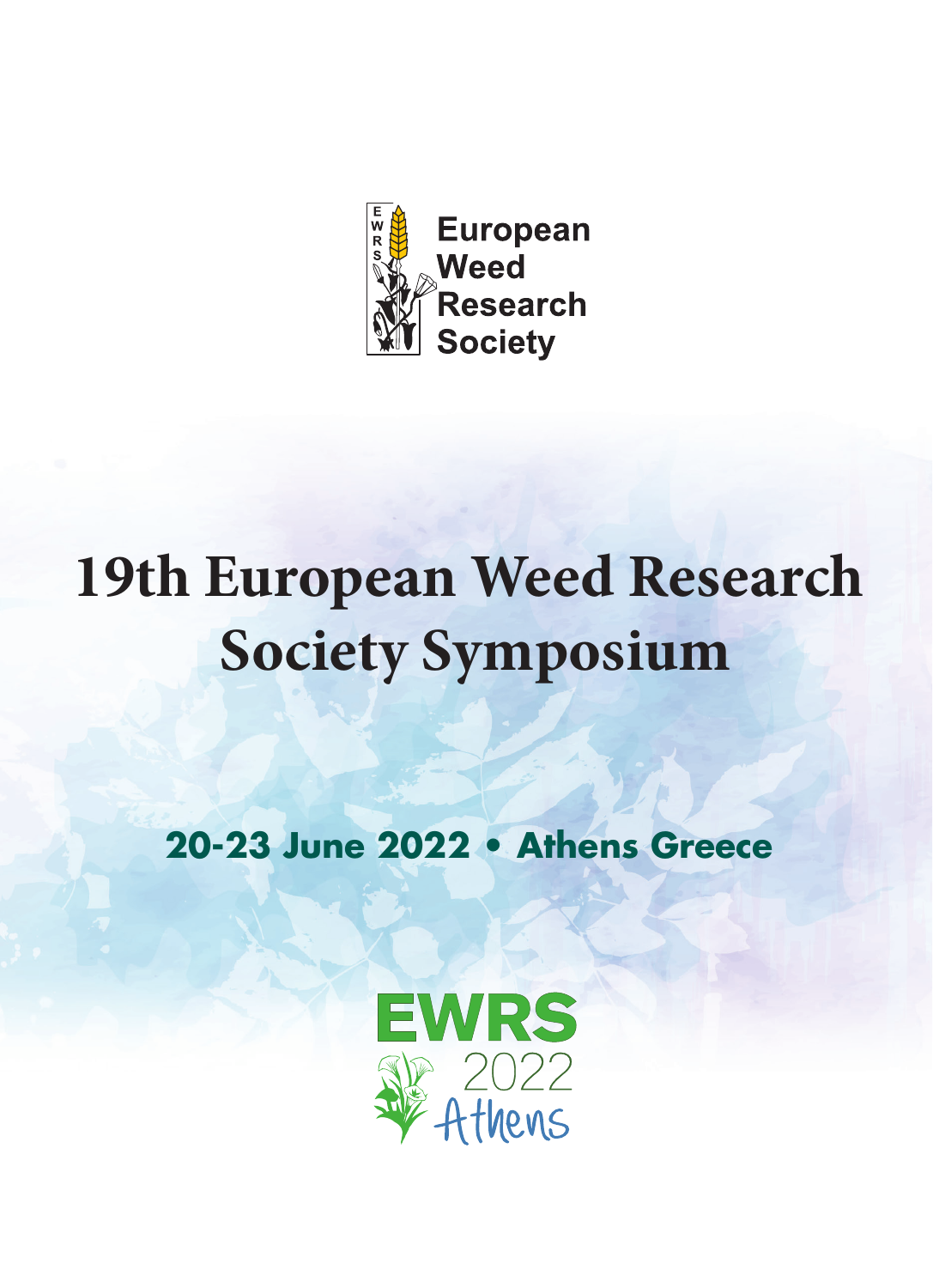# MONDAY 20/6/2022

#### 9.00 – 10.30 | Chair: Josef Soukup

**• Opening ceremony** 

#### **• Welcome address**

**• Invited speaker** 

"Food safety including pesticide residues in the broader perspective of public health" **Antonis Zampelas**

# 10.30 – 11.00 | COFFEE BREAK

#### MAIN AUDITORIUM

#### 11.00 – 12.30 | Non-Chemical Weed Control I

#### Chair: Judith Wirth & Marleen Riemens

- 1) "Advances in mechanical weed control technologies." KEYNOTE" **Bo Melander**; Margaret McCollough
- 2) "Facilitation of weed seed predation by living mulch and cover crops." **Matthias Schumacher**; Roland Gerhards
- 3) "Experiences in electrophysical vegetation control as substitution for non-selective herbicide-application." **Benjamin Klauk**; Jan Petersen
- 4) "Managing inactive weed propagules key technologies in sustainable weed management." **Bärbel Gerowitt**; Barbara Baraibar
- 5) "The potential for Harvest Weed Seed Control (HWSC) of Common Weed Species in Denmark." **Christian Andreasen**; Zahra Bitfarafan
- 6) "Carry over effects of cover crop mixtures and management practices on subsequent crops and weeds in no-till." **Alicia Rouge**; Guillaume Adeux ; Delphine Moreau ; Jean-Philippe Guillemin ; Stéphane Cordeau

# LECTURE HALL

#### 11.00 – 12.30 | Agricultural, Economic and Societal Aspects of Weed Management I

#### Chair: Lena Ulber & Björn Ringselle

- 1) "The strategy of weed scientists for managing new or emerging weeds under global climate change" **Ahmet Uludag**; HeinZ Müller-Schärer; Mark van Kleunen; Sava Vrbničanin; Alexandros Tataridas; Christian Bohren; Bojan Konstantinović; Tijana Stojanović; Mehmet Arslan; Miloš Rajković; İlhan Üremiş; Necmi Aksoy; Javid Kashefi; Marie Claude Bon; Vladimir Vladimirov; Rumen Tomov; Eyüp Gülbandılar; Yasin Çiçek; Mostafa Oveisi; Ahmet Tansel Serim; Khawar Jabran; Giuseppe Brunda
- "Joining efforts in the Mediterranean and sub-Mediterranean Europe to tackle the invasion of Ailanthus altissima (Tree of Heaven)" **Javid Kashefi**; Vladimir Vladimirov; Ahmet Uludag; Francesca Marinini; Elisavet Chatzivassiliou; Vaya Kati; Bojan Konstantinović; Ilhan Uremis; Guillaume Fried; Sava Vrbničanin; Nicos Seraphides; Giuseppe Brundu; Maria Ángeles Marcos García; Tijana Stojanović; Ahmet Tansel Serim; Sonja Stutz
- 3) "Assessing the Economic Performance of Livestock Legume Farms: A Case Study from Thessaly, Greece" **Efstratios Michalis**; Athanasios Ragkos; Ilias Travlos; Chrysovalantis Malesios
- 4) "A regional scale study of the contribution of weed management actions and climatic conditions on Amaranthus" **Roni Gafni**; Lior Blank; Hanan Eizenberg
- 5) "Using Ecoinformatics to Estimate and Characterize Herbicide Effectiveness in Maize (Zea mays)" **Shlomi Aharon**; Ran Lati; Yafit Cohen; Hanan Eizenberg
- 6) "German farmers' and crop consultants' perspectives on herbicide resistance management strategies" **Lena Ulber**; Han Zhang

#### 12.30 – 13.30 | LUNCH BREAK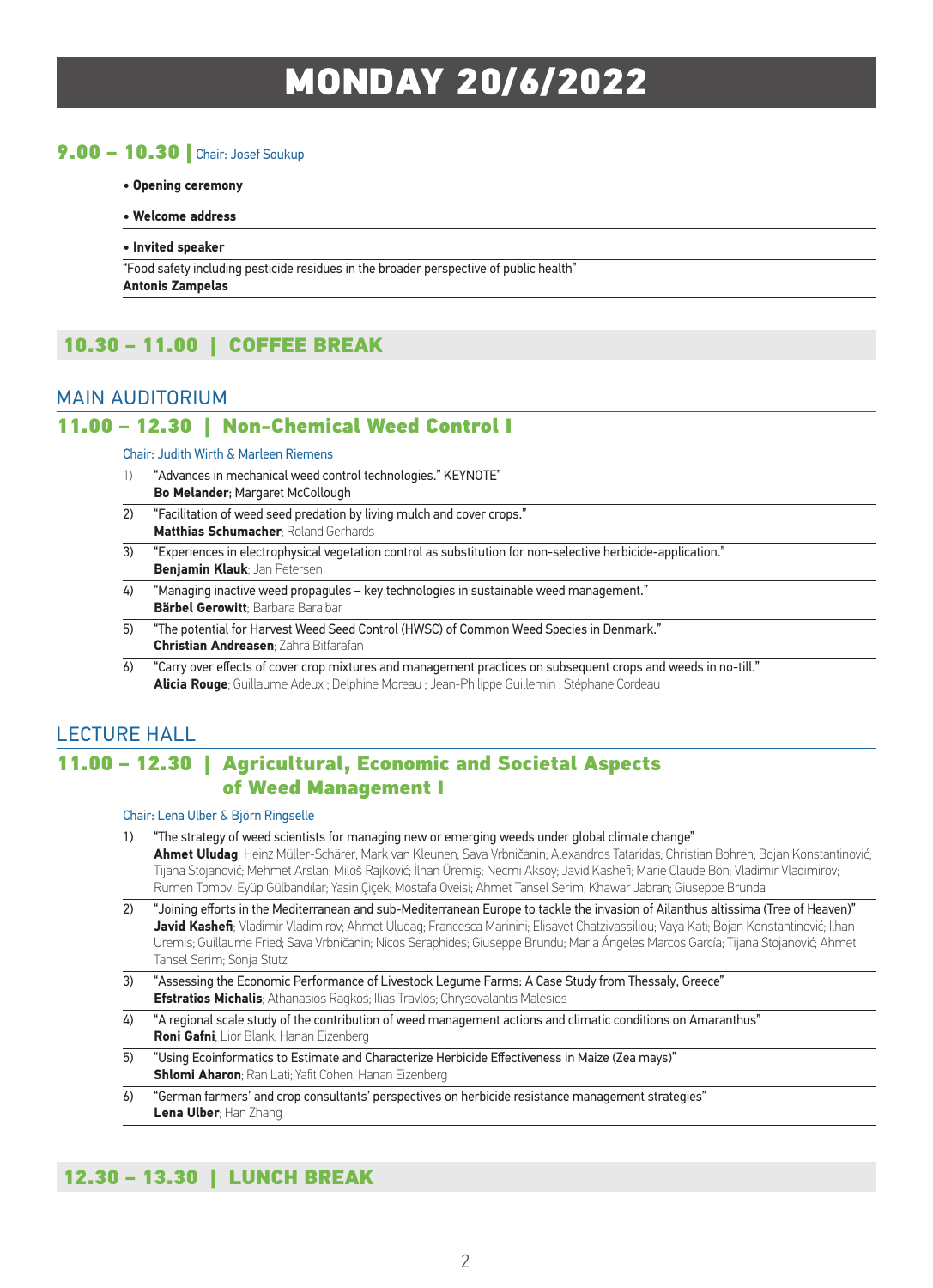#### 13.30 – 15.00 | Weed Crop Interaction I

#### Chair: Stephane Cordeau & Bàrbara Baraibar

- 1) "The competitiveness of the invasive weed Parthenium hysterophorus with field tomato (Lycopersicum esculentus) in Israel." **Tuvia Yaacoby**; Gal Yaacobi; Baruch Rubin
- 2) "Plant-soil-microbe interactions, new perspectives in crop-weed competition." **Andrea Cavalieri;** Paul Neve
- 3) "Competition of Amaranthus palmeri S. Watson with corn and cotton at two different germination times." **Serap Sutay**; Filiz Erbas; Mehmet Nedim Dogan; Ali Riza Ongun; Suleyman Gurdal Tuekseven; Safiye Pinar Tunali; Zuhal Erturk; Cuneyt Ulgen, Anil Altug Pek
- $\overline{4}$ ) "Deciphering field-based evidences for crop allelopathy in weed regulation. " [ONLINE] **Inès Mahé**; Bruno Chauvel; Nathalie Colbach; Stéphane Cordeau; Aurélie Gfeller; Antje Reiss; Delphine Moreau
- 5) "Increased weed diversity mitigates weed competition with Romaine lettuce (Lactuca sativa L., var. Romana)." **Alessandra Virili**; Anna-Camilla Moonen
- 6) "Rotational diversification and fertilization together explain the impacts of tropical weeds on rice yields through changes in plant communities and biomass." **Ripoche A.**; Allouch N. ; Barkaoui K.

### LECTURE HALL 13.30 – 14.30 | Site-specific Weed Management I

#### Chair: Therese With Berge

- 1) "Monitoring patch size changes of the creeping perennial Cirsium arvense to evaluate the efficiency of control treatments." **Marian Weigel**; Sabine Andert; Bärbel Gerowitt
- 2) Which interpolation method most accurately estimates weed distribution for site-specific weed control?" **Mona Schatke**; Christoph von Redwitz; Christoph Kämpfer; Jana Wäldchen; Lena Ulber
- 3) "Enhanced intra-row weed control using bi-directional camera-guided hoeing in maize." **Georg-Peter Naruhn**; Kurt Möller; Gerassimos Peteinatos; Roland Gerhards
- 4) "Implementing image vision for real-time weed management with the aid of ISOBUS." **Gerassimos G Peteinatos**; Dionisio Andujar; Manuel Perez - Ruiz; Sara Esparza Sengáriz ; Roland Gerhards

# 15.00 – 15.30 | COFFEE BREAK

#### MAIN AUDITORIUM

#### 15.30 – 17.00 | Weed genomics and population genetics

 Chair: Maor Matzrafi & Dana MacGregor

- 1) "Bringing Agricultural Weeds into the Molecular Lab." KEYNOTE **Dana MacGregor**; Seanna McTaggart; Hannah Rees; Anthony Hall
- 2) Weed Genomic contribution to unravel herbicide detoxification pathways. A review." **Roland Beffa**
- 3) "Blackgrass genome sequencing reveals complex patterns of evolved non-target site herbicide resistance." **David Comont**; Lichun Cai; Dana MacGregor; Claudia Lowe; Roland Beffa; Christopher Saski; Paul Neve
- 4) "Upregulated glutathione transferases found in resistant black-grass populations can detoxify flufenacet in vitro." **Evlampia Parcharidou**; Rebecka Duecker; Peter Zoellner; Susanne Ries; Roland Beffa
- 5) "Analysis of genetic diversity and population structure in weedy rice using SSR markers." **E Kaya Altop**; O Güzel; H Mennan
- 6) "Molecular Identification of Phelipanche species from the western Mediterranean region of Türkiye." **Esra CIGNITAS**; Yasin Emre KITIS

#### LECTURE HALL

#### 15.30 – 16.45 | Herbicide Application and Technology I

#### Chair: Francesco Vidotto & Nedim Dogan

1) "Yellow nutsedge: what control strategies work in practice?" **Max Fuchs**; Judith Wirth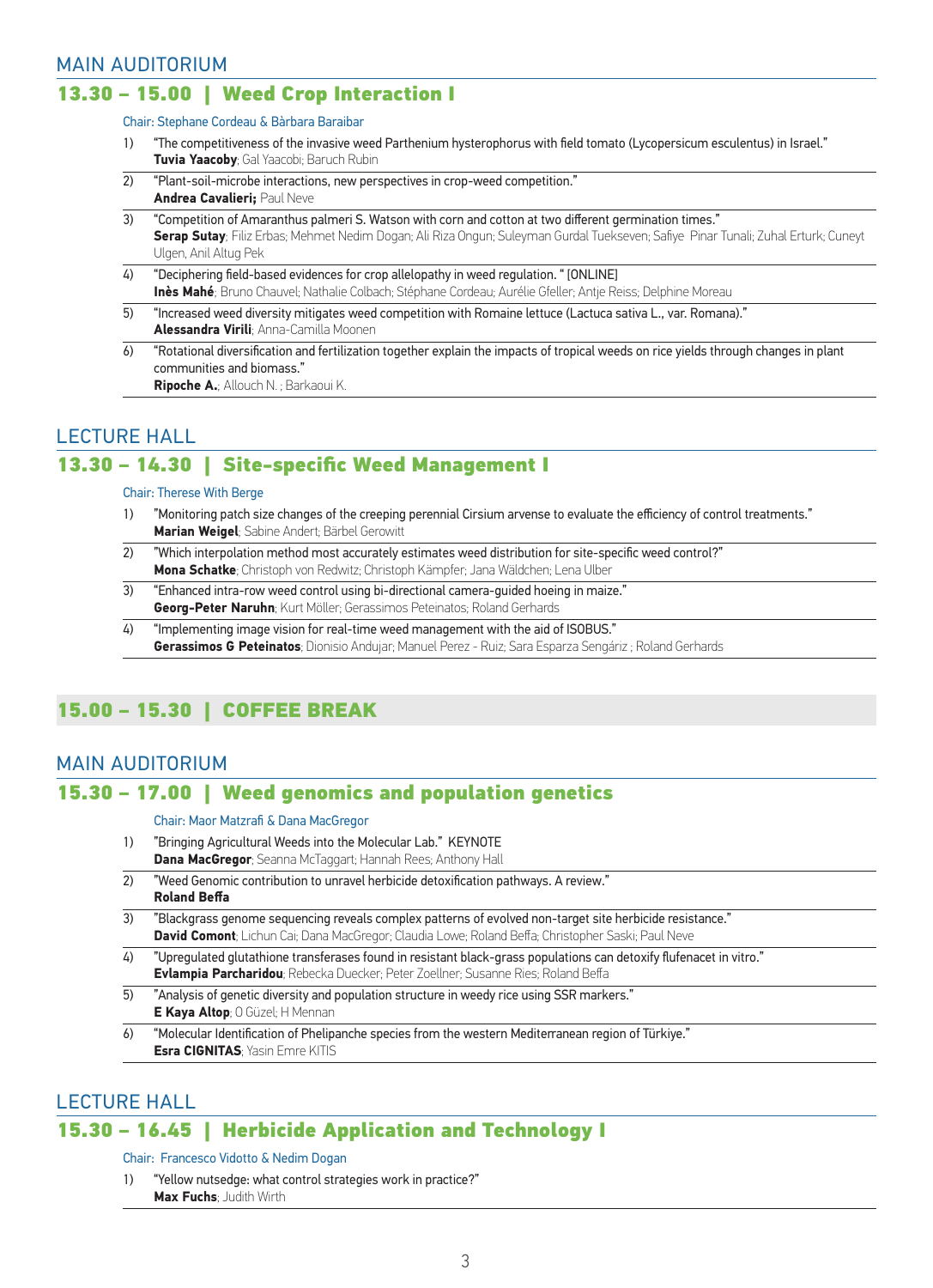- 2) "The Sustainable Use of Herbicides Using Digital Agronomy and Precision Application Technologies" **Joanna Davies**
- 3) "The efficacy and off-target movement of mesotrione and rimsulfuron plus thifensulfuron-methyl." **Milan Brankov**; Milena Simić; Greg Kruger
- 4) "Characterization of the retention process of diuron and diclosulam in different types of straw." **Gustavo Vinícios Munhoz-Garcia**; V Takeshita; N G Moraes; C W Pinácio; R F Pimpinato; V L Tornisielo
- 5) "Evaluation of the selectivity of new winter cereal varieties to herbicides" **Montull J.M.**; Taberner A.; Llop J.; Llenes J.M.; Betbese J.A.

# 17.30-18.30 Working Groups Meetings

### 20.30 EWRS Student Welcome-Reception

# TUESDAY 21/6/2022

### MAIN AUDITORIUM

#### 9.00 – 10:15 Invited speakers

Chair: Maurizio Vurro & Husrev Mennan

- 1) "The current status of the IWGC as well as applications of weed genomics." **Eric Patterson**; Dana MacGregor; Todd Gaines
- 2) "Global Herbicide Resistance Action Committee: how the Ag Industry collaborate to tackle the weed resistance challenge." **Gael Le Goupi**

# 10:15 – 10.45 COFFEE BREAK

#### MAIN AUDITORIUM

#### 10.45 – 12.30 Weed Ecology I

#### Chair: Matthias Schumacher & Jonathan Storkey

1) "Benefits of a more functionally diverse weed flora and opportunities/barriers to manipulating weed diversity through integrated weed management." KEYNOTE

#### **Stéphane Cordeau**

- 2) " Arable Weeds and Management in Europe (AWME): A database of weed survey data from across Europe." **Helen Metcalfe**; Jana Bürger; Guillaume Fried; Christoph von Redwitz; Alicia Cirujeda; Silvia Fogliatto; Denise Dostatny
- 3) The role of legume cover crops in the ecological intensification of winter wheat to manage weeds under different soil tillage regime." **Alireza Taab**; Ekhlas Amini; Emanuele Radicetti; Lars Andersson
- 4) "Effect of early and late mechanical treatments in autumn on bud growth and long-term control of Sonchus arvensis in spring cereals." ONLINE

**Øystein Skagestad**; Kirsten S. Tørresen; Lars Olav Brandsæter

- 5) "Reintroduction of rare arable plants and their influence on ecosystem services and yield under various farming practices" **Rosa Witty**; Matthias Schumacher; Roland Gerhards
- $\overline{6}$ ) "What ecological traits and functions are important in a crop mixture for effective weed management?" **Malick Sidiki OUATTARA**; Raphaël PAUT; Muriel MORISON; Safia MEDIENE

# LECTURE HALL

#### 11.00 – 12.30 Integrated Weed Management I

#### Chair: Ilias Travlos Milena Simic

 1) "Amaranthus palmeri S. Wats. invasion in Greece, chemical control and insights for its successful management and prevention of further dispersal."

**Ilias Travlos**; Alexandros Tataridas; Dimitra Petraki; Panagiotis Kanatas; Ioannis Gazoulis

 2) "Aculus mosoniens (Acari: Eriophyoidea) a potential biological control agent of Tree of heaven (Ailanthus altissima) in an integrated management plan"

**Francesca Marini**; Philip Weyl; Hariet Hinz; Enrico de Lillo; Radmila Petanović; Tatjana Cvrković; Marie-Claude Bon; Biljana Vidović; René F.H. Sforza; Javid Kashefi; Massimo Cristofaro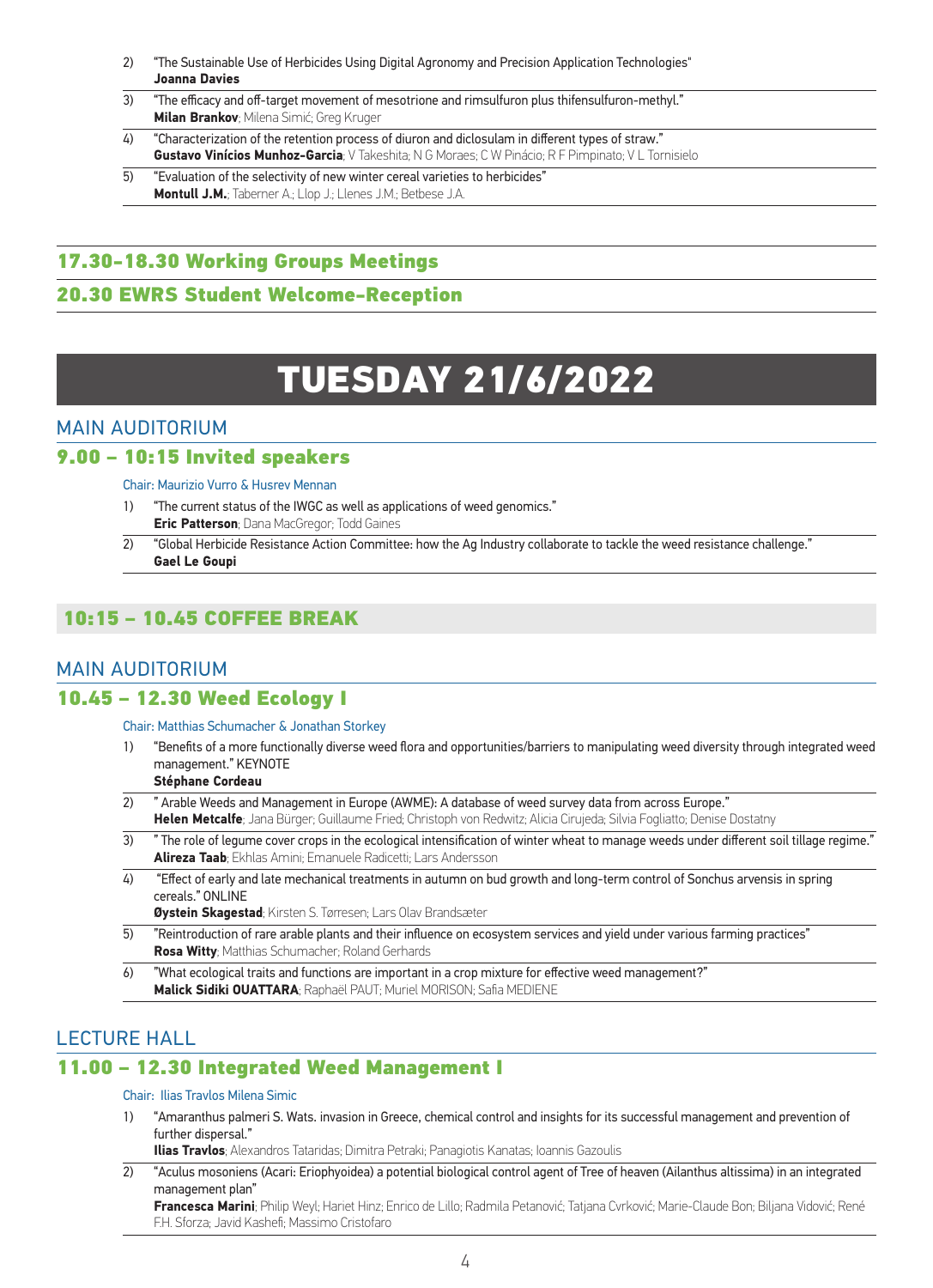- 3) "Revealing the interaction between compost rate and non-chemical weed control methods on control efficacy in organic field crops" **Itai Shulner**; Meidad Kissinger; Ran Nisim Lati
- 4) "Customization and field validation of a DSS for IWM named IPMwise in Greek winter wheat." **Alexandros Tataridas**; Illias Travlos; José Maria Montull; Andreu Taberner; Ole M Bojer; Per Rydahl; Kirsten Torresen
- 
- 5) "Biodiversity-based agroecological system experiments to test agroecological weed management at various temporal and spatial scales: The CA-SYS and ABY platforms." **Stéphane Cordeau**; Jérome Boucherot; Pascal Marget; Fabrice Martin-Laurent; David Maupetit; Nicolas Munier-Jolain; Sandrine Petit;

Adam Vanbergen; Violaine Deytieux

 6) "Purple nutsedge Control through Improved Crop Rotations under Cotton-Wheat System." **Javaid Iqbal**; Muhammad Sohail Saddiq; Muhammad Hassaan Javaid

## 12.30 – 13.30 | LUNCH BREAK

#### 13.30 – 15.00 | Poster Session

Chair: Josef Soukup & Garyfalia Economou

#### 15.00 – 15.30 | COFFEE BREAK

#### MAIN AUDITORIUM

### 15.30 – 16.30 | Herbicides and Application Technology II

Chair: Francesco Vidotto & Nedim Dogan

- 1) "Evaluation of persistence, efficacy and volatilization of a new dicamba based nanoformulation." **Francesco Vidotto**; Giulia Papandrea; Tiziana Tosco; Monica Granetto; Lorenzo Patrucco; Marco Milan; Silvia Fogliatto
- 2) "Soybean response to micro-rates of dicamba and 2,4-D." **Stevan Knezevic**
- 3) "Benefits and risks of Conviso® Smart technology for sugar beet growers in conditions of Central Europe." **Miroslav Jursík**; Josef Soukup; Michaela Kolářová; Luděk Procházka
- 4) "The herbicidal potential of pelargonic acid to control Cirsium arvense in arable farming." ONLINE **Eliyeh Ganji**; Sabine Andert

#### LECTURE HALL

# 15.30 – 17.00 | Weed Ecology II & Herbicide Resistance I

Chair: Matthias Schumacher & Jonathan Storkey

 Chair: Roland Beffa & Katerina Hamouzova

- 1) "Weed communities in conservation agriculture: what really changes?" **Bruno Chauvel**; Damien Derrouch
- 2) "Weed flora diversification through patch cropping" **Michael Glemnitz**; Kathrin Grahmann; Gina Geittner
- 3) "Effect of irrigation on weed occurrence in Oregano crop." **Georgia Nikolakopoulou**; Dimitra Doulfi; Alexandros Fournarakos; Alexandros Assariotakis; Garyfalia Economou
- 4) "How Australian Cereal Farmers Combat Multiple Resistant Lolium rigidum." **Peter Boutsalis**
- 5) "Herbicide efficacy patterns in sensitive and ALS-resistant A. caucalis populations and other weedy Apiaceae species." **Rebecka Dücker**; Manja Landschreiber; Johannes Herrmann; Martin Heß; Wagner Jean
- "Rigid ryegrass ( Lolium rigidum L.) occurrence and ACCase / ALS resistance in brewery barley belt in North Greece." **Dimitra Doulfi**; Garifalia Economou; Ilias Eleftherohorinos; Panagiotis Madesis

#### 17:15-18:15 | EWRS General Assembly

#### 20.30 | Gala Dinner at "Lazaro 1971"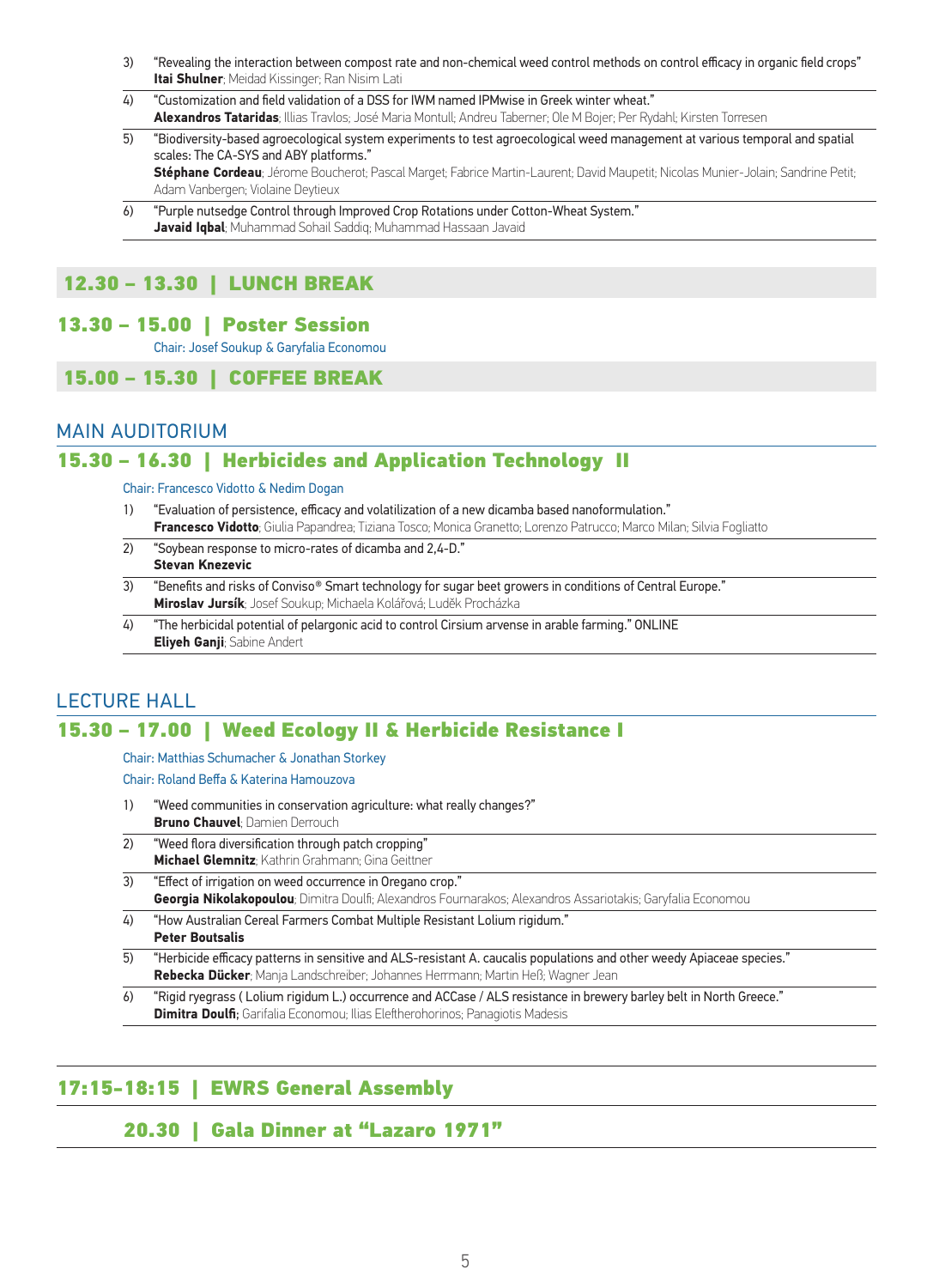# WEDNESDAY 22/6/2022

#### MAIN AUDITORIUM

### 09.00 – 10:30 | Weed Biology and Physiology

#### Chair: Aritz Royo Esnal & Jevgenija Necajeva

- 1) "Exploring the dioceious nature of weeds: The case of Amaranthus palmeri." KEYNOTE **Nikolaos Korres**; Jason K. Norsworthy; Toby FitzSimons; Trenton L. Roberts; Derrick M. Oosterhuis; Govindjee Govindjee
- 2) "A framework for Critical Control Windows using weed emergence and phenology models." **TA Reinhardt Piskackova**; Ramon Leon
- 3) "What are the biological determinants of regeneration of perennial weeds? Effect of fragment weight and bud number on the regrowth of five perennial weed species." **Solèmne Skorupinski**; Nathalie Colbach; Annick Matejicek; Hugues Busset; Eric Vieren; Delphine Moreau
- 4) "Sprouting potential of Sonchus arvensis under defoliation treatments in Northern Europe." ONLINE **Eliyeh Ganji**; Jukka Salonen; Bärbel Gerowitt; Kirsten S. Tørresen
- 5) "Weed seed decay after passing through cow digestive system." **Nebojša Nikolić**; Franco Tagliapietra; Stefano Schiavon; Roberta Masin
- 6) "Development of a temperature-based seed germination model for silverleaf nightshade (Solanum elaeagnifolium)." **Omer Kapiluto**; Hanan Eizenberg; Ran Lati

#### LECTURE HALL

#### 9.00-10.30 | Weed ecology II

Chair: Matthias Schumacher & Jonathan Storkey

- 1) "Fighting neobiota with neobiota: do it more rigorously and more often" **Heinz Müller-Schärer**; Yan Sun; Urs Schaffner
- 2) "Vascular Plant Biodiversity Change in Central European Fields over 70 years Winners and Losers of the Great Transition." **Michael Glaser**; Stefan Dullinger; Franz Essl
- 3) "First comparative results after 45 years of weed surveys in winter cereals in northeastern Spain. **A. Cirujeda**; Teresa Segarra; Gabriel Pardo; Joaquín Aibar; Ana Isabel Marí; Jorge Pueyo; Carlos Zaragoza
- 4) "Weed distribution in the Italian rice area in relation to agronomic practices and soil characteristics." **Silvia Fogliatto**; Marco Milan; Francesco Vidotto
- 5) "A Weed Survey in Winter Sown Rapeseed Fields." **Alireza Taab**; Sedighe Nazari;Michaela Kolářová; Somayeh Hajinia
- 6) "Management of Phelipanche aegyptiaca in cabbage (Brassica oleracea var. capitata)." **Amit Wallach**; Guy Achdary; Hanan Eizenberg

# 10.30 – 11.00 | COFFEE BREAK

#### MAIN AUDITORIUM

#### 11.00 – 12.00 | INDUSTRY SESSION

Chair: Josef Soukup & Demosthenis Chachalis

| 1) | <b>EHRAC-presentation</b>                                                                           |
|----|-----------------------------------------------------------------------------------------------------|
|    | <b>Bernd Sievernich</b>                                                                             |
| 1) | "Automated Precise Weed Control in Cotton"                                                          |
|    | <b>George N. Zanakis</b> ; Georgios Valais                                                          |
| 2) | "BENZOBICYCLON: A NEW HERBICIDE FOR RICE IN EUROPE"                                                 |
|    | <b>M. Martin-Andres: L. Cornette</b>                                                                |
| 3) | "Environmental Impact Reduction of Crop Protection - How to model, how to measure, how to achieve?" |
|    | Anja Gladbach; Yuyue Zhang; Peter Fantke; Luke Settles and Daniel Glas                              |
| 4) | "UPL reimagines sustainability"                                                                     |
|    | <b>Emilie Seguret</b>                                                                               |

#### 12.30 | FIELD TRIP: Papagiannakos Winery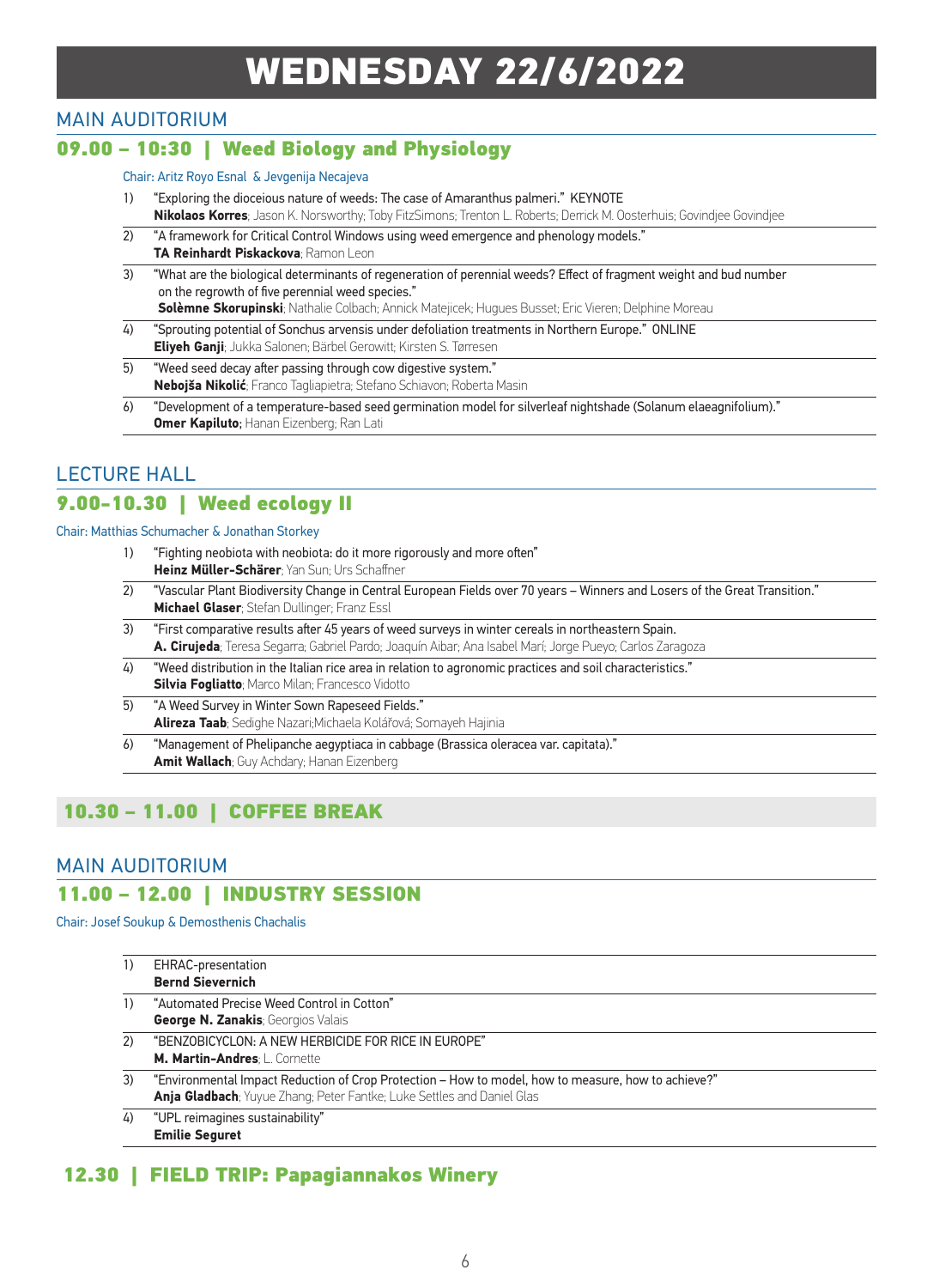# THURSDAY 23/6/2022

### MAIN AUDITORIUM

#### 9.00 – 10.15 | Site-specific Weed Management II

#### Chair: Therese With Berge

- 1) "I 0 years of UAV technology for weed mapping: overview and future trends for site-specific." KEYNOTE **Jose M. Peña**; Ana I. de Castro; Gustavo A. Mesias-Ruiz; Cesar Fernandez-Quintanilla; Jose Dorado
- 2) "Effect of sprayer section control widths and spatial weed distribution on potential herbicide savings using aerial mapping at single plant level." **Robin Mink**; Lukáš Kovařík; Moritz Roth; Michael Cramer; Alexander ingo Linn
- 3) "Hyperspectral imaging facilitates early recognition of Orobanche cumana below-ground parasitism on sunflower under field conditions." **Guy Atsmon**; Hanan Eizenberg; Ran Lati
- 4) "A method for online separation of alfalfa seeds from weeds (Cuscuta ssp.)." **C.N. Kasimatis**; G.G Peteinatos; N Katsenios; K Ferentinos; D Leonidakis; A Efthimiadou
- 5 "Spatial-temporal aspects of weeds distribution within fields and orchards." **Lior Blank**; Gal Rozenberg; Nitzan Birger

### LECTURE HALL

#### 9.00 – 10.30 | Herbicide Resistance

#### Chair : Roland Beffa & Katerina Hamouzova

"Irish black-grass (Alopecurus myosuroides) populations carrying target-site resistance to ACCase/ALS herbicides also impact glyphosate efficacy."

**Vijaya Bhaskar**; Dermot Forristal; Sarah Cook; Michael Hennessy; Susanne Barth

- 2) "Herbicide resistance mechanisms in Bromus sterilis." **Madhab Kumar Sen**; Katerina Hamouzová; Jakub Mikulka; Rohit Bharati; Pavlina Košnarová; Pavel Hamouz; Amit Roy; Josef Soukup
- 3) "Alterations in glutathione metabolism induced by ALS inhibition in Amaranthus palmeri in Spain." **Mikel Vicente Eceiza**; Miriam Gil-Monreal; Josu Encinas; María Barco-Antoñanzas; Ana Zabalza; Mercedes Royuela
- 4) "Actual status of herbicide resistance of species from Panicoideae sub-family in some European countries." **Jan Petersen**
- 5) "Potential regulation of herbicide-resistant seeds by seed predator." **HF Foffová**
- 6) "Multiple Herbicide-Resistant Amaranthus tuberculatus (Waterhemp) in Israel is an Alien Weed Species." **B. Rubin**; I. Yadid; A. Singer; I. Roth; Z. Peleg; M. Sibony

# 10.30 – 11.00 | COFFEE BREAK

#### MAIN AUDITORIUM

#### 11.00 – 12:30 | Integrated Weed Management II

#### Chair: Ilias Travlos & Milena Simiç

- 1) "Improving weed management for the naturalized species Ambrosia grayi." **Danielle Vaknin**; Daniella Cafri ; Nadav Ezra ; Hanan Eizenberg ; Martin Goldway ; Maor Matzrafi
- 2) "Integrated management of Solanum elaeagnifolium Cav.: challenges and novel approaches." **Alexandros Tataridas**; Ilias Travlos ; Panagiotis Kanatas
- 3) "Combining chemical and mechanical weeding in wheat." **Christophe Lacroix**; Jérôme Pierreux ;Gilles Geruzet ; Christophe Vandenberghe ; Benjamin Dumont 4) "Weed control in a mineral–ecological cropping system (MECS) including wider crop rotations and stubble tillage
- compared to organic- and conventional cropping systems." **Marcus Saile**; Roland Gerhards
- 5) "Innovative solutions to manage and monitor broomrapes in industrial tomato in Greece" **Demosthenis Chachalis**; Dimitrios Argyris; Maria Gerakari; Nikolina Cheimona; Anastasia Tsekoura; Angeliki Kousta; Antonis Kavvadias; Eleni Tani
- 6) "The potential of natural substances as bio-based herbicides to control arable weeds." **Sabine Andert**